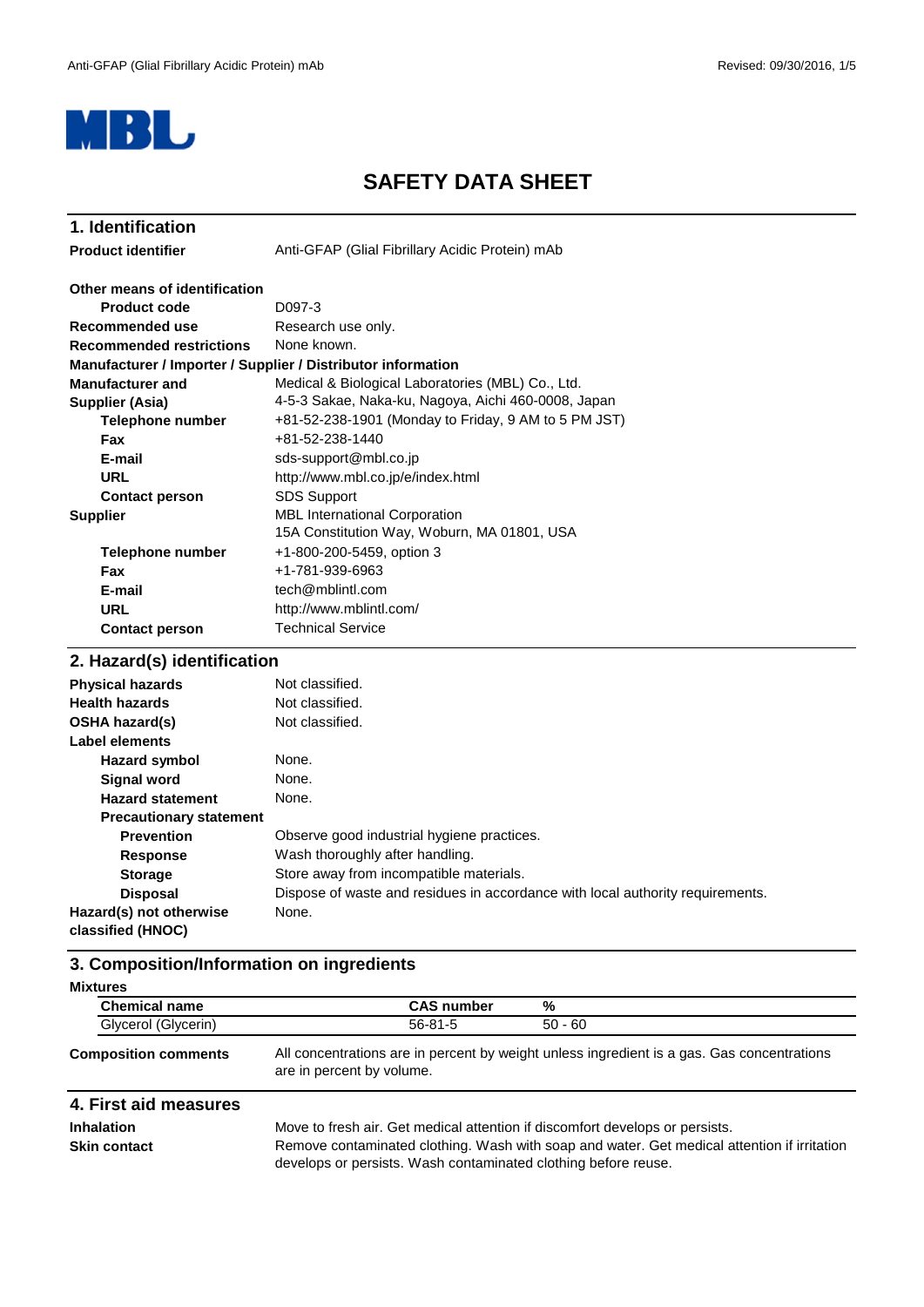| Eye contact                                                                  | Immediately flush with plenty of water for at least 15 minutes. If easy to do, remove contact<br>lenses. Get medical attention if irritation develops or persists. |
|------------------------------------------------------------------------------|--------------------------------------------------------------------------------------------------------------------------------------------------------------------|
| Ingestion                                                                    | Drink plenty of water. Seek medical advice.                                                                                                                        |
| Most important symptoms/<br>effects, acute and delayed                       | Irritation of eyes and mucous membranes. Mild skin irritation.                                                                                                     |
| Indication of immediate<br>medical attention and special<br>treatment needed | Treat symptomatically.                                                                                                                                             |
| <b>General information</b>                                                   | Get medical attention if any discomfort develops.                                                                                                                  |

### **5. Fire fighting measures**

| Suitable extinguishing media<br>Unsuitable extinguishing<br>media | Water. Foam. Dry powder. Carbon dioxide (CO2).<br>None known.                                                                                             |
|-------------------------------------------------------------------|-----------------------------------------------------------------------------------------------------------------------------------------------------------|
| the chemical                                                      | Specific hazards arising from Fire or high temperatures create: Carbon oxides.                                                                            |
| Special protective equipment<br>and precautions for               | Self-contained breathing apparatus, operated in positive pressure mode and full protective<br>clothing must be worn in case of fire.                      |
| firefighters                                                      |                                                                                                                                                           |
| <b>Fire-fighting</b><br>equipment/instructions                    | Move containers from fire area if you can do that without risk. Use water spray to cool<br>unopened containers. Prevent entry to sewers and pubic waters. |

### **6. Accidental release measures**

| Personal precautions,<br>protective equipment and<br>emergency procedures | Ensure adequate ventilation. Avoid inhalation of mist and contact with skin and eyes. For<br>personal protection, see Section 8 of the SDS.                                                                                                                                                                                                                                         |
|---------------------------------------------------------------------------|-------------------------------------------------------------------------------------------------------------------------------------------------------------------------------------------------------------------------------------------------------------------------------------------------------------------------------------------------------------------------------------|
| Methods and materials for<br>containment and cleaning up                  | Dike far ahead of liquid spill for later disposal. Small Spills: Absorb spillage with suitable<br>absorbent material. Clean contaminated surface thoroughly. After removal, flush<br>contaminated area thoroughly with water. Large Spills: Use a non-combustible material like<br>vermiculite, sand or earth to soak up the product and place into a container for later disposal. |
| <b>Environmental precautions</b>                                          | Prevent further leakage or spillage if safe to do so.                                                                                                                                                                                                                                                                                                                               |
| 7. Handling and storage                                                   |                                                                                                                                                                                                                                                                                                                                                                                     |
| <b>Precautions for safe handling</b>                                      | Provide adequate ventilation. Use work methods which minimize production of vapors and<br>mists. Avoid inhalation of mist and contact with skin and eyes. Wash hands after handling.<br>Observe good industrial hygiene practices.                                                                                                                                                  |

Keep container tightly closed. Store away from incompatible materials.

# **Conditions for safe storage, including any**

**incompatibilities**

# **8. Exposure controls/personal protection**

#### **Occupational exposure limits**

| US. OSHA Table Z-1 Limits for Air Contaminants (29 CFR 1910.1000) |      |                       |                      |
|-------------------------------------------------------------------|------|-----------------------|----------------------|
| <b>Components</b>                                                 | Type | Value                 | Form                 |
| Glycerol (CAS 56-81-5)                                            | PEL  | $5 \text{ mg/m}$      | Respirable fraction. |
|                                                                   |      | $15 \text{ m}$ /m $3$ | teuh letaT           |

|                                  |      | טווושווו טו | i ulai uusl. |  |
|----------------------------------|------|-------------|--------------|--|
| US. ACGIH Threshold Limit Values |      |             |              |  |
| <b>Components</b>                | Type | Value       | Form         |  |
| Glycerol (CAS 56-81-5)           | TWA  | 10 mg/m $3$ | Mist.        |  |

**Appropriate engineering** Provide adequate ventilation and minimize the risk of inhalation of vapors and mists. **controls** No exposure standards allocated. **Exposure guidelines** No biological exposure limits noted for the ingredient(s). **Biological limit values**

#### **Individual protection measures, such as personal protective equipment** Wear safety glasses.

**Eye/face protection Skin protection**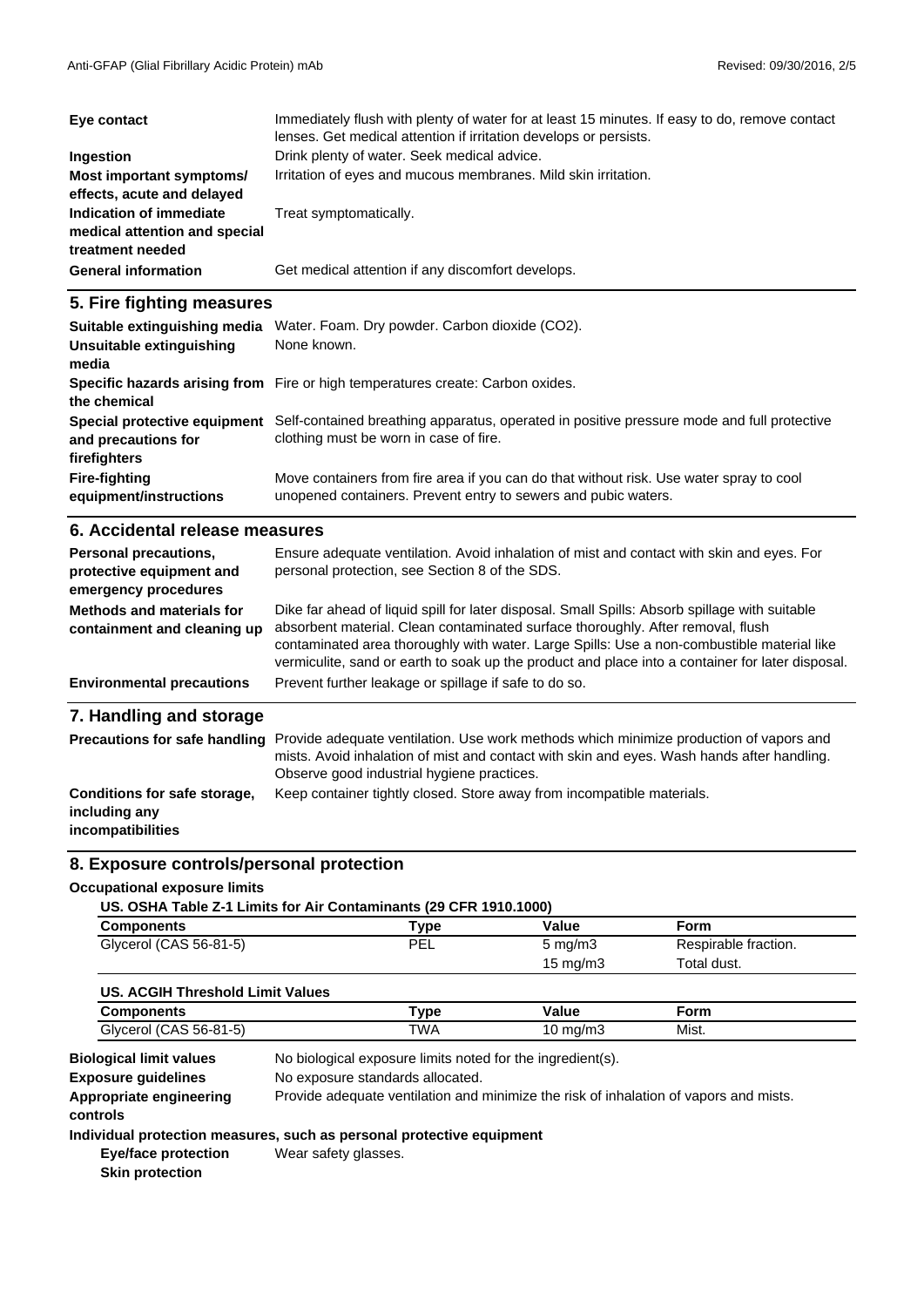| <b>Hand protection</b>            | Wear protective gloves. Nitrile gloves are recommended, but be aware that the liquid may<br>penetrate the gloves. Frequent change is advisable. Suitable gloves can be recommended<br>by the glove supplier.                                                                             |
|-----------------------------------|------------------------------------------------------------------------------------------------------------------------------------------------------------------------------------------------------------------------------------------------------------------------------------------|
| Other                             | Wear appropriate clothing to prevent repeated or prolonged skin contact. Wear protective<br>gloves. Nitrile gloves are recommended, but be aware that the liquid may penetrate the<br>gloves. Frequent change is advisable. Suitable gloves can be recommended by the glove<br>supplier. |
| <b>Respiratory protection</b>     | In case of inadequate ventilation or risk of inhalation of vapors, use suitable respiratory<br>equipment with combination filter (gas filter/dust filter). Seek advice from local supervisor.                                                                                            |
| <b>Thermal hazards</b>            | Wear appropriate thermal protective clothing, when necessary.                                                                                                                                                                                                                            |
| General hygiene<br>considerations | Handle in accordance with good industrial hygiene and safety practice. Wash hands after<br>handling. Routinely wash work clothing and protective equipment to remove contaminants.                                                                                                       |

# **9. Physical and chemical properties**

| Appearance                                   |                   |
|----------------------------------------------|-------------------|
| <b>Physical state</b>                        | Liquid.           |
| Form                                         | Viscous liquid.   |
| Color                                        | Colorless.        |
| Odor                                         | Odorless.         |
| <b>Odor threshold</b>                        | Not available.    |
| pH                                           | Neutral.          |
| <b>Melting point/freezing point</b>          | Not available.    |
| Initial boiling point and                    | Not available.    |
| boiling range                                |                   |
| <b>Flash point</b>                           | Not available.    |
| <b>Evaporation rate</b>                      | Not available.    |
| Flammability (solid, gas)                    | Not applicable.   |
| Upper/lower flammability or explosive limits |                   |
| <b>Flammability limit</b>                    | Not available.    |
| - lower (%)                                  |                   |
| <b>Flammability limit</b>                    | Not available.    |
| - upper $(\%)$                               |                   |
| Vapor pressure                               | Not available.    |
| <b>Vapor density</b>                         | Not available.    |
| <b>Relative density</b>                      | Not available.    |
| Solubility(ies)                              | Soluble in water. |
| <b>Partition coefficient</b>                 | Not available.    |
| ( <i>n</i> -octanol/water)                   |                   |
| <b>Auto-ignition temperature</b>             | Not available.    |
| <b>Decomposition temperature</b>             | Not available.    |
| <b>Viscosity</b>                             | Not available.    |
|                                              |                   |

# **10. Stability and reactivity**

| <b>Reactivity</b>                          | The product is non-reactive under normal conditions of use, storage and transport. |
|--------------------------------------------|------------------------------------------------------------------------------------|
| <b>Chemical stability</b>                  | Stable at normal conditions.                                                       |
| <b>Possibility of hazardous</b>            | Hazardous reactions do not occur.                                                  |
| reactions                                  |                                                                                    |
| <b>Conditions to avoid</b>                 | Strong heating. Contact with incompatible materials.                               |
| Incompatible materials                     | Strong oxidizing agents.                                                           |
| <b>Hazardous decomposition</b><br>products | None known.                                                                        |
|                                            |                                                                                    |

# **11. Toxicological information**

### **Information on likely routes of exposure**

| Ingestion         | Ingestion may cause irritation and malaise.                                                |
|-------------------|--------------------------------------------------------------------------------------------|
| <b>Inhalation</b> | Under normal conditions of intended use, this material is not expected to be an inhalation |
|                   | hazard.                                                                                    |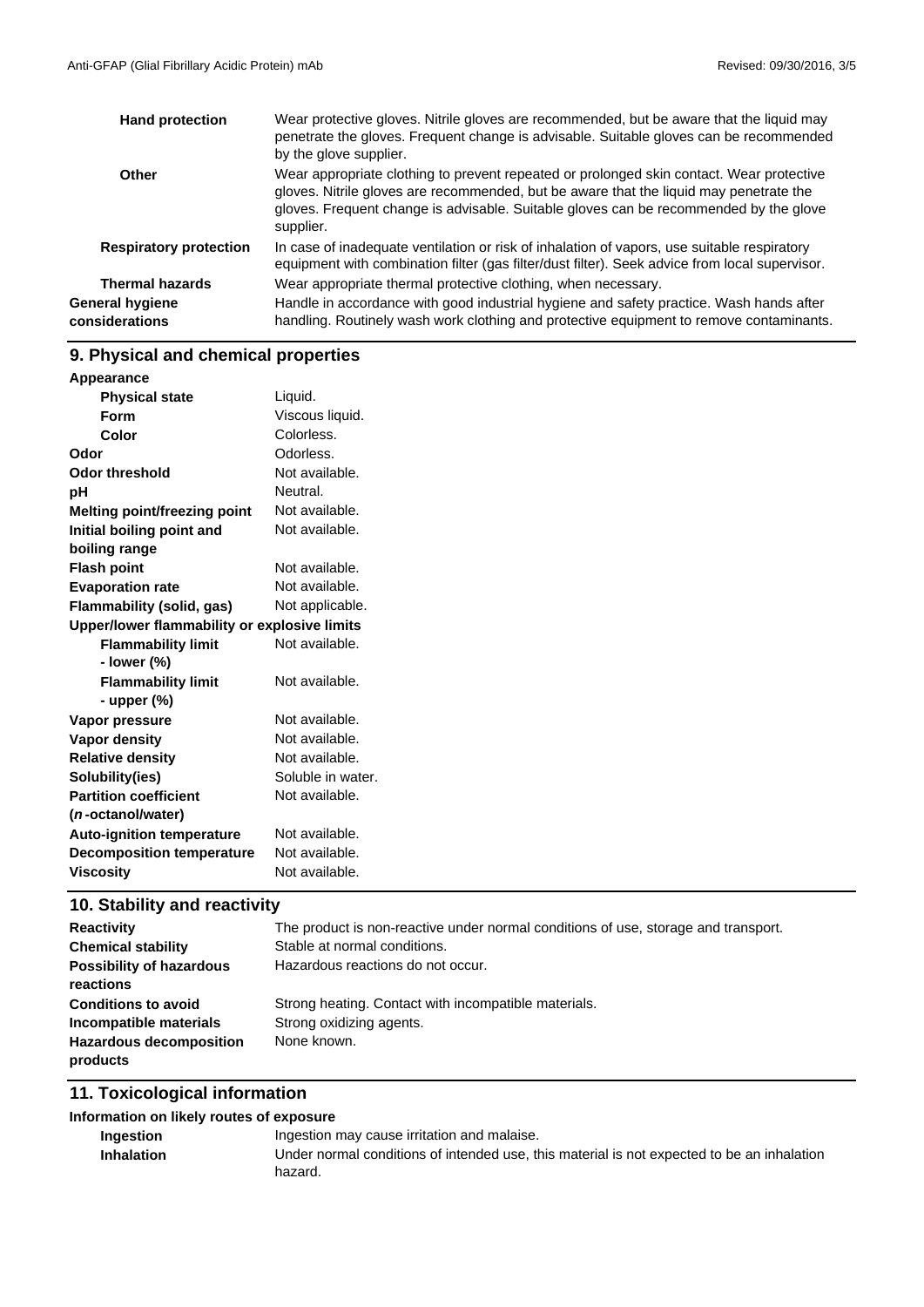| <b>Skin contact</b>                                   | May cause skin irritation. Causes skin irritation.                 |  |  |
|-------------------------------------------------------|--------------------------------------------------------------------|--|--|
| Eye contact                                           | May cause eye irritation on direct contact. Causes eye irritation. |  |  |
| Symptoms related to the                               | Irritation of eyes and mucous membranes. Mild skin irritation.     |  |  |
| physical, chemical and                                |                                                                    |  |  |
| toxicological characteristics                         |                                                                    |  |  |
| Information on toxicological effects                  |                                                                    |  |  |
| <b>Acute toxicity</b>                                 | Ingestion may cause irritation and malaise.                        |  |  |
| <b>Skin corrosion/irritation</b>                      | May cause skin irritation.                                         |  |  |
| Serious eye damage/eye                                | May cause eye irritation on direct contact.                        |  |  |
| irritation                                            |                                                                    |  |  |
| <b>Respiratory sensitization</b>                      | Not classified.                                                    |  |  |
| <b>Skin sensitization</b>                             | Not a skin sensitizer.                                             |  |  |
| Germ cell mutagenicity                                | Not classified.                                                    |  |  |
| Carcinogenicity                                       | IARC not listed.                                                   |  |  |
| <b>Reproductive toxicity</b>                          | Not classified.                                                    |  |  |
| Specific target organ toxicity                        | Knowledge about health hazard is incomplete.                       |  |  |
| - single exposure                                     |                                                                    |  |  |
| Specific target organ toxicity<br>- repeated exposure | Knowledge about health hazard is incomplete.                       |  |  |
| <b>Aspiration hazard</b>                              | Not classified.                                                    |  |  |

| 12. Ecological information                                  |                                                                                                                                                                                                      |         |
|-------------------------------------------------------------|------------------------------------------------------------------------------------------------------------------------------------------------------------------------------------------------------|---------|
| <b>Ecotoxicity</b>                                          | The product is not classified as environmentally hazardous. However, this does not exclude<br>the possibility that large or frequent spills have a harmful or damaging effect on the<br>environment. |         |
| Persistence and degradability The product is biodegradable. |                                                                                                                                                                                                      |         |
| <b>Bioaccumulative potential</b>                            | The product is not bioaccumulating.                                                                                                                                                                  |         |
| Partition coefficient n-octanol / water (log Kow)           |                                                                                                                                                                                                      |         |
|                                                             | Glycerol (CAS 56-81-5)                                                                                                                                                                               | $-1.76$ |
| Mobility in soil                                            | Expected to be highly mobile in soil.                                                                                                                                                                |         |
| <b>Mobility in general</b>                                  | The product is water soluble and may spread in water systems.                                                                                                                                        |         |
| Other adverse effects                                       | No data available.                                                                                                                                                                                   |         |

### **13. Disposal considerations**

| <b>Disposal instructions</b> | Dispose of in accordance with all applicable regulations. Do not discharge into drains, water<br>courses or onto the ground. |
|------------------------------|------------------------------------------------------------------------------------------------------------------------------|
| Local disposal regulations   | Dispose of in accordance with local regulations.                                                                             |
| Hazardous waste code         | Not regulated.                                                                                                               |
| products                     | <b>Waste from residues / unused</b> Dispose of in accordance with local regulations.                                         |
| Contaminated packaging       | Dispose of in same manner as unused product.                                                                                 |

#### **14. Transport information**

| <b>DOT</b>                         | Not regulated as a dangerous good. |
|------------------------------------|------------------------------------|
| <b>IATA</b>                        | Not regulated as a dangerous good. |
| <b>IMDG</b>                        | Not regulated as a dangerous good. |
| <b>Transport in bulk according</b> | Not applicable.                    |
| to Annex II of MARPOL 73/78        |                                    |
| and the IBC Code                   |                                    |

### **15. Regulatory information**

**US federal regulations** This product is hazardous according to OSHA 29 CFR 1910.1200.

All components are on the U.S. EPA TSCA Inventory List.

**CERCLA Hazardous Substance List (40 CFR 302.4) OSHA Specifically Regulated Substances (29 CFR 1910.1001-1050) TSCA Section 12(b) Export Notification (40 CFR 707, Subpt. D)** Not regulated.

Not regulated. Not listed.

**Superfund Amendments and Reauthorization Act of 1986 (SARA)**